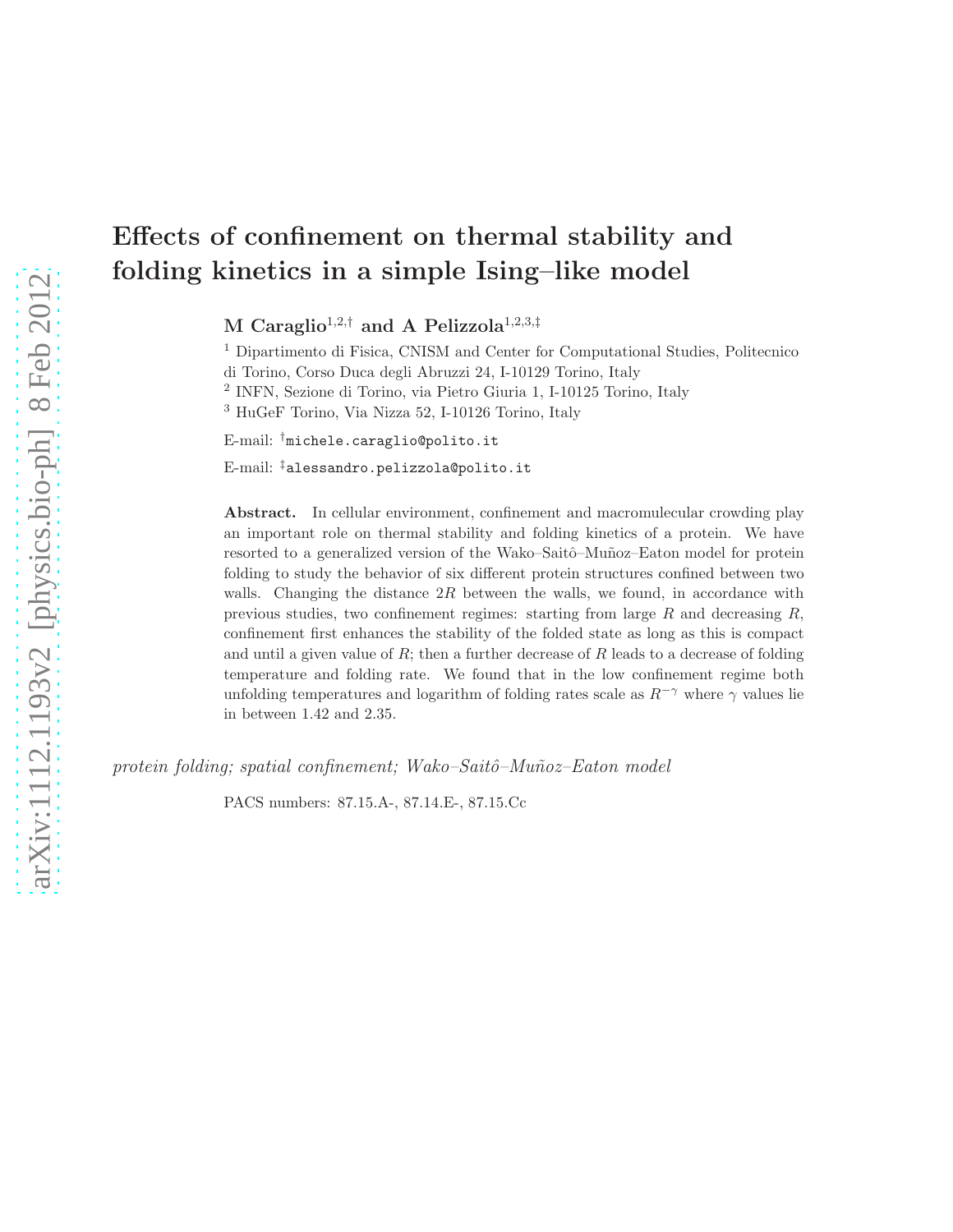# 1. Introduction

In the past the majority of experiments on protein folding have been carried out in diluted solutions but in the last two decades it has become clear that these experiments do not take into account two issues which arise in vivo and whose relevance on thermal stability and equilibrium rates is not negligible. Namely, crowding and confinement [\[1,](#page-13-0) [2,](#page-13-1) [3,](#page-13-2) [4\]](#page-13-3). Crowding refers to the fact that about 30% of cells internal volume is occupied by macromolecules such as lipids, carbohydrates and proteins themselves [\[1\]](#page-13-0). This fraction could even reach  $40\%$  in E. Coli [\[5\]](#page-13-4). Confinement is merely a limitation in the volume available to the polypeptide chain as naturally occurs in the exit tunnel of ribosomes or in the chaperonin cavity.

Studying protein folding properties in a crowded environment is experimentally possible simply by adding high concentrations of macromolecules to solutions, but this approach has problems because of specific interactions which arise between proteins and crowding agents and because crowding promotes protein–protein aggregation [\[1\]](#page-13-0). Based on the idea that the main effect of crowding is the reduction of volume available to the protein due to steric constraints, theoretical studies and simulations have shown that crowding may be quantitatively mapped onto confinement as long as crowding agents are modelled as hard spheres and the volume fraction occupied by them does not exceed 10% [\[6\]](#page-13-5). Thanks to this mapping, experimental and theoretical studies on confinement may give many hints also for crowding effects. However the above conditions often does not hold in the cell interior because of too high concentration of agents or presence of macromolecules–protein attractive interaction. In addition, gradients in macromolecule concentrations may exist [\[7\]](#page-13-6) and, from a more general point of view, crowding is dynamic in nature whereas confinement is static. Thus, the mapping is not close enough to draw a completely satisfactory analogy between crowding and confinement.

An experimental procedure to mimic the effects of confinement, is the encapsulation of proteins within pores of silica gels [\[8,](#page-13-7) [9\]](#page-13-8) or glasses [\[10\]](#page-13-9) or polyacrylamide gels [\[11\]](#page-13-10). These experiments reported, for most of the considered proteins, an increase in thermal stability when they are confined into nanopores. Melting temperature  $(T_f)$  shift is even dramatic in the cases of  $\alpha$ -lactalbumin and RNase A, being as large as about 30 K [\[8,](#page-13-7) [10\]](#page-13-9). On the contrary, recent experiments suggested that crowding influence on stability is modest [\[7,](#page-13-6) [12\]](#page-13-11).

The commonly accepted reason for the increase in stability is the change in conformational entropy induced by confinement [\[13,](#page-13-12) [14,](#page-13-13) [15,](#page-13-14) [16,](#page-13-15) [17,](#page-13-16) [18\]](#page-13-17). Encapsulating the protein in a given volume disallows the most expanded configurations of the denatured state ensemble and so indirectly favours more compact structures and, among them, the folded state. The same argument explains also why confinement should lead to an increase in folding rates  $k_f$  as long as the nanopore size is large enough to contain the folded state and to permit chain reconfigurations around it [\[13,](#page-13-12) [14,](#page-13-13) [15,](#page-13-14) [16,](#page-13-15) [17,](#page-13-16) [18,](#page-13-17) [19\]](#page-13-18).

From polymer physics we know that a polymer confined between two (sufficiently close) inert hard walls, behaves like a pancake with the radius of gyration (parallel to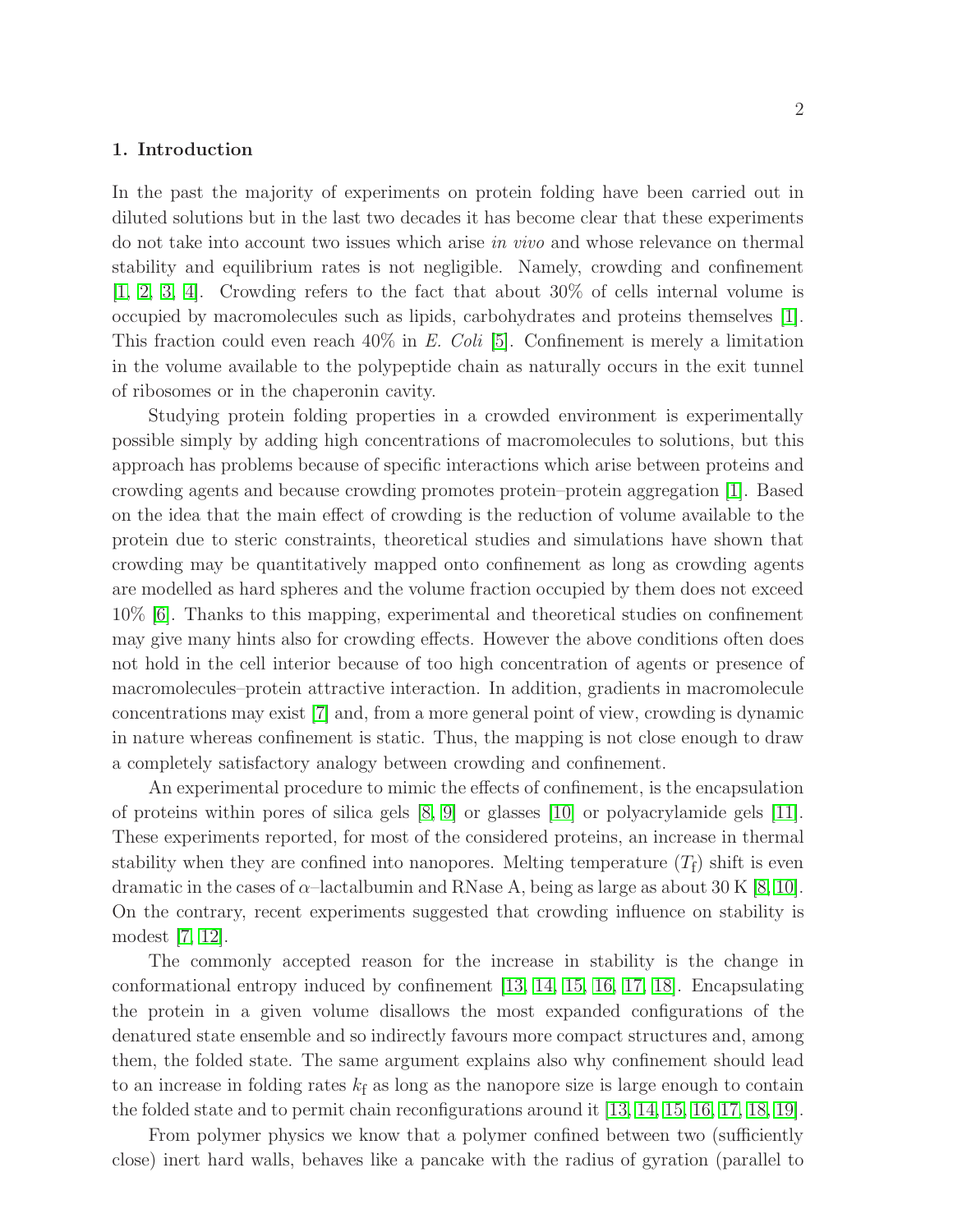the walls) that scales as a power of the number of monomers [\[20,](#page-13-19) [21,](#page-13-20) [22\]](#page-13-21). Furthermore, when it is confined within a cage with repulsive walls, its free energy follows a simple power law dependence on the size of the cage  $R$  [\[20,](#page-13-19) [21\]](#page-13-20). Then, as shown by Takagi *et al.* [\[17\]](#page-13-16), folding temperatures and rates should follow the scaling laws  $\Delta T_f \sim \Delta \ln k_f \sim R^{-\gamma}$ .

Literature reports many values for the exponent  $\gamma$ : for an ideal gaussian chain confined between two walls  $(d_c = 1)$ , in a cylinder  $(d_c = 2)$  or in a spherical cavity  $(d_c = 3)$ ,  $\gamma = 2$  while for an excluded volume chain  $\gamma = 5/3$  for  $d_c = 1, 2$  and  $\gamma = 15/4$  for  $d_c = 3$ . Using a G<sub>0</sub>-model  $\alpha$ -carbon representation of proteins and Langevin simulations in a cylindrical cage, Takagi *et al.* [\[17\]](#page-13-16) found  $\gamma = 3.25 \pm 0.09$ . Best and Mittal [\[18\]](#page-13-17) simulated confinement of protein G and a 3–helix bundle in different geometries and reported that for  $d_c = 1, 2$  both values  $\gamma = 2$  and  $\gamma = 5/3$  are a good estimate of the behavior of the two proteins, but they also remarked the fact that it is hard to distinguish which value fits best the simulations because least square fitting of power laws can produce biased estimates of parameters for small samples. For spherical confinement the same authors reported a behavior which is stronger than  $\gamma = 2$  but much weaker than expected behavior for the excluded volume chain ( $\gamma = 15/4$ ).

In the present work we confine a simple Ising–like model (WSME model) originally proposed by Wako and Saitô in 1978 and later reconsidered by Muñoz and Eaton [\[23,](#page-13-22) [24,](#page-13-23) [25,](#page-14-0) [26,](#page-14-1) [27\]](#page-14-2). Equilibrium thermodynamics of the model can be solved exactly [\[28\]](#page-14-3). The cluster variation method is exact for this model [\[29\]](#page-14-4) and it successfully describes the kinetics of protein folding [\[30,](#page-14-5) [31,](#page-14-6) [32,](#page-14-7) [33\]](#page-14-8). More recently it has been proposed a generalized version of the model that permits to reproduce the general features of mechanical unfolding [\[34,](#page-14-9) [35\]](#page-14-10) and, through Monte Carlo simulations, to obtain for some already widely studied proteins and RNA fragments, unfolding pathways which are consistent with results of experiments and/or of simulations made with more detailed models [\[36,](#page-14-11) [37,](#page-14-12) [38,](#page-14-13) [39\]](#page-14-14). The model has also been used with success to study folding equilibrium and kinetics and to mimic mutations of a small ankyrin repeat protein [\[40\]](#page-14-15).

We use the confined WSME model to study thermodynamics and kinetics of three ideal structures and three simple proteins in confining conditions. The ideal structures are a 10 residues ideal  $\alpha$ –helix, a 2–stranded and a 3–stranded ideal  $\beta$ –sheets each with 7 residues per strand. Real structures are a 3–helix bundle, protein G and its C– terminal β–hairpin. The paper is organized as follows: in Sec. 2 we describe the WSME model and its confinement. Sec. 3.1 focuses on the confinement–induced changes of thermodynamic stability for the different proteins while Sec. 3.2 deals with kinetics and the expected increase in folding rates. Some conclusions are drawn in Sec. 4.

# 2. The model

WSME model is a G $\bar{o}$ –like model in which a given N residues protein is described by a sequence of N binary variables  $m_k$ , whose value is 1 if k–th residue is in the native configuration and 0 otherwise. Two residues interact only if they and all residues between them are native and only if they are in contact in the native structure, i.e. they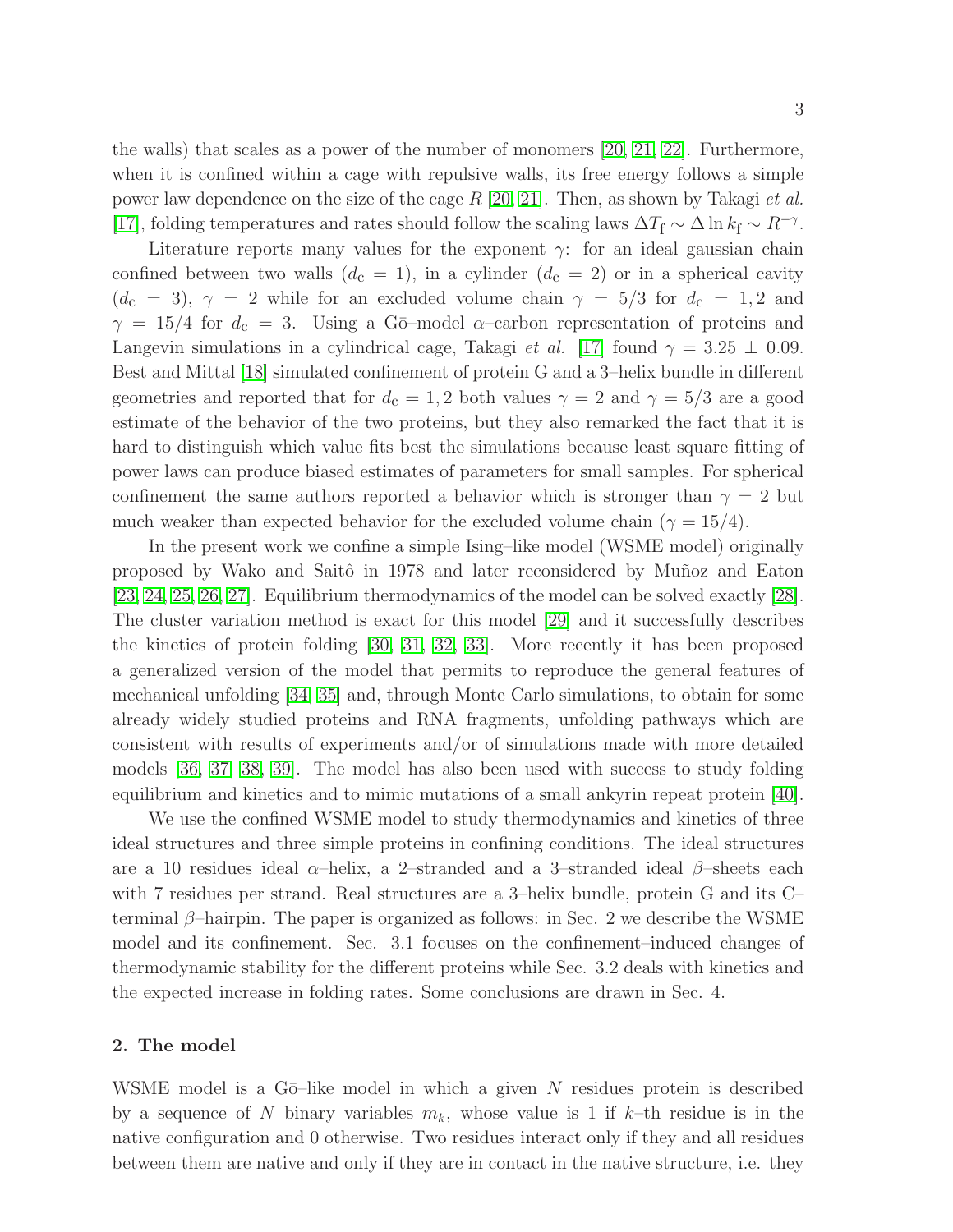have at least a pair of atoms which are closer than the threshold length of  $4 \n\AA$  in the native structure. If residues i and j are in contact in the native structure we associate to them a negative energy  $-\varepsilon_{ij}$  (defined as in [\[27\]](#page-14-2)) and a contact matrix element  $\Delta_{ij} = 1$ . If the two residues are not in contact  $\Delta_{ij} = 0$ . When the molecule is pulled at its ends by a constant force  $f$ , the Hamiltonian reads:

$$
H(\{m_k\}, \{\sigma_{ij}\}) = -\sum_{i=1}^{N-1} \sum_{j=i+1}^{N} \varepsilon_{ij} \Delta_{ij} \prod_{k=i}^{j} m_k - fL
$$
 (1)

where  $L = L(\lbrace m_k \rbrace, \lbrace \sigma_{ij} \rbrace)$  is the end–to–end length of the protein and  $\lbrace \sigma_{ij} \rbrace$  is a set of new binary variables that will soon be defined and in which the greater entropy of non–native states is encoded.

Here and in the following we define a native stretch from residue i to residue j as a sequence of native residues delimited by the two non–native residues  $i$  and  $j$ . The end–to–end length L is the sum of the native stretches lengths  $l_{ij}$  multiplied by a sign +1 or −1 (the binary variable  $\sigma_{ij}$ ) if the stretch is parallel or antiparallel to the direction of the force. The binary variable  $\sigma_{ij}$  thus represents the direction of the stretch from *i*–th to j–th residue. Using the quantity  $S_{ij} = (1 - m_i)m_{i+1} \dots m_{j-1}(1 - m_j)$ , which is equal to 1 if the sequence of residues from  $i$  to  $j$  is a native stretch and is 0 otherwise, and setting the boundary conditions  $m_0 = m_{N+1} = 0$ , the length L is defined as:

$$
L(\{m_k\}, \{\sigma_{ij}\}) = \sum_{i=0}^{N} \sum_{j=i+1}^{N+1} \sigma_{ij} l_{ij} S_{ij}
$$
 (2)

The set of all possible lengths  $\{l_{ij}\}\$ is obtained directly from the three dimensional structure deposited in the Protein Data Bank (pdb) as the distances between the various pairs of central carbon atoms  $\{C_{\alpha_i}, C_{\alpha_j}\}\$ . Besides  $l_{ij}$ , other two lengths associated to the stretch from the  $i$ –th to the  $j$ –th residue are important for what follows. These are the maximum  $p_{ij}^{\text{max}}$  and the minimum  $p_{ij}^{\text{min}}$  among the distances between  $C_{\alpha_i}$  and the projections of each  $C_{\alpha_k}$   $(i \leq k \leq j)$  on the straight line from  $C_{\alpha_i}$  to  $C_{\alpha_j}$ . Note that, as shown in figure [1](#page-4-0) (axis x2),  $p_{ij}^{\max} \ge l_{ij}$  and  $p_{ij}^{\min} \le 0$ .

The constrained zero–force partition function

$$
Z(L; f = 0) = \sum_{\{m_k\}} \sum_{\{\sigma_{ij}\}} \delta(L - L(\{m_k\}, \{\sigma_{ij}\})) e^{-\beta H(\{m_k\}, \{\sigma_{ij}\}; f = 0)}
$$
(3)

can be recursively calculated building up the protein residue by residue and evaluating at each step the partition function  $z_n(L)$ , where n is the number of residues achieved at that step (see appendix of [\[35\]](#page-14-10) for detailed calculations).

<span id="page-3-0"></span>
$$
\begin{cases}\na_n^i(L) = e^{\beta \chi_{in}} \left[ z_{i-2}(L - l_{i-1,n+1}) + z_{i-2}(L + l_{i-1,n+1}) \right] \\
z_n(L) = \sum_{i=1}^{n+1} a_n^i(L)\n\end{cases} \tag{4}
$$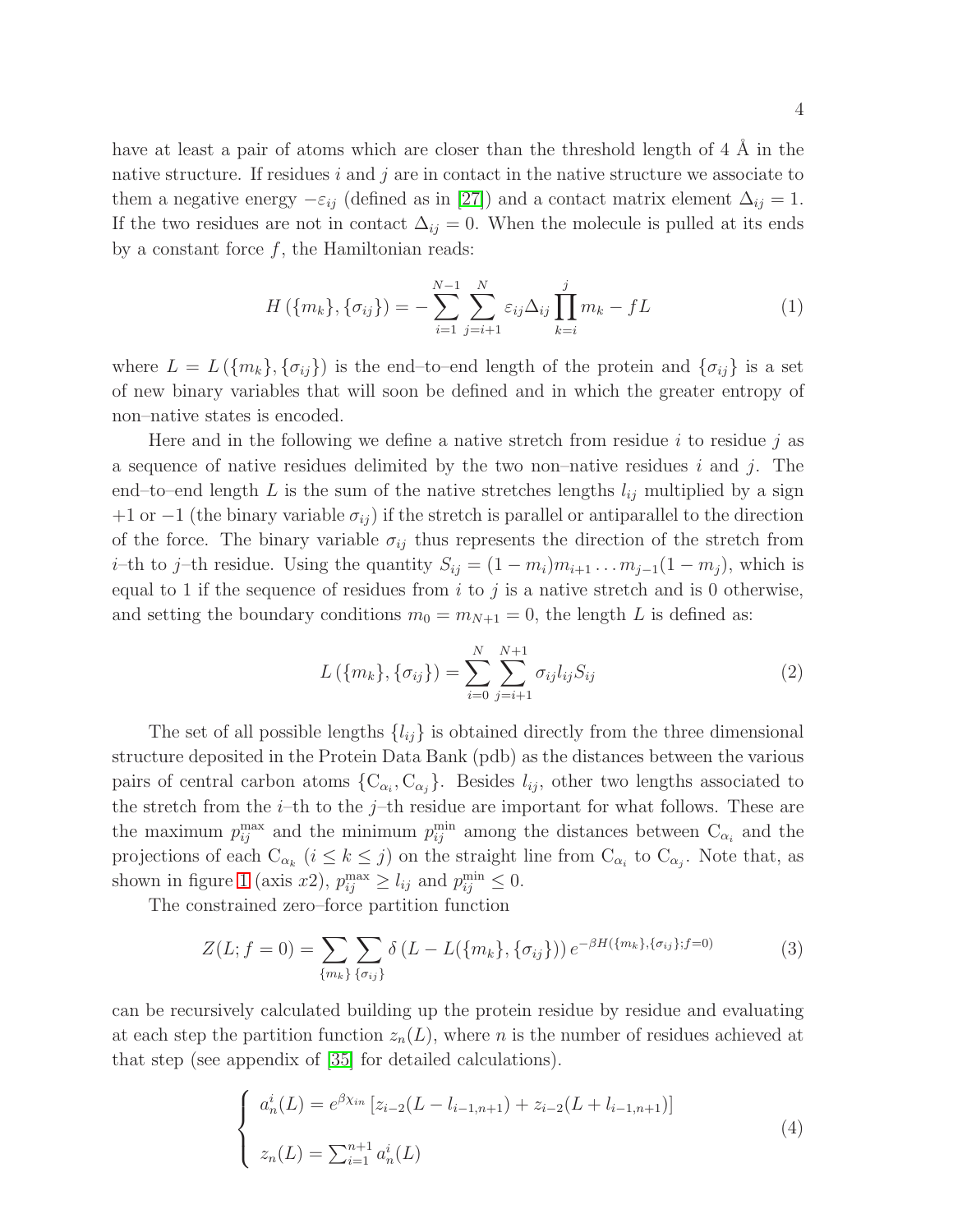

<span id="page-4-0"></span>Figure 1. Sketch of a configuration with residue  $m_{i-1} = 0$ . Axis x1 shows relevant lengths of entire molecule. Axis x2 shows relevant lengths of native stretch from  $(i-1)$ –th to  $(n + 1)$ –th residues.

Where  $\chi_{in} = \sum_{k=i}^{n-1} \sum_{r=k+1}^{n} \varepsilon_{kr} \Delta_{kr}$  is minus the energy of the native stretch from  $(i-1)$ th to  $(n + 1)$ –th residue and the initial conditions are  $z_{-1}(L) = 1$  for  $L = 0$  and  $z_{-1}(L) = 0$  for  $L \neq 0$ . The goal of the recursive scheme is the constrained partition function  $Z(L; f = 0)$  which corresponds to  $z_N(L)$ . The absolute value of the possible end–to–end lengths of a protein cannot be greater than  $L_{\text{max}} = \sum_{i=0}^{N} l_{i,i+1}$ , which corresponds to the length of the molecule in the completely unfolded, fully extended configuration. Thus, because of finite resolution of amino acids coordinates in the pdb file (which is  $10^{-3}$  Å), L belongs to a finite set of values in the range  $[-L_{\text{max}}, L_{\text{max}}]$ .

#### 2.1. Confinement of WSME model

Consider again the recursive scheme of [\(4\)](#page-3-0) and set the starting point of the molecule in the middle of the cage. In order to confine the protein into a cage of size  $2R$  with perfectly repulsive walls, when adding a native stretch from  $(i - 1)$ –th to  $(n + 1)$ –th residues (which are respectively at the distances  $L_{i-2}$  and  $L_n$  from the N–terminus), one has to require that every residue of this stretch lie inside the cage. This issue may be solved by considering also the lengths  $p_{i-1,n+1}^{\text{max}}$  and  $p_{i-1,n+1}^{\text{min}}$  of the native stretch (see axis  $x1$  of figure [1\)](#page-4-0) and inserting appropriate step functions in the recursive scheme:

$$
\begin{cases}\na_n^i(L) = e^{\beta \chi_{in}} \times \\
\times \left[ z_{i-2}(L - l_{i-1,n+1})\theta(R - L + l_{i-1,n+1} - p_{i-1,n+1}^{\max})\theta(R - l_{i-1,n+1} + L + p_{i-1,n+1}^{\min}) + \right. \\
\left. + z_{i-2}(L + l_{i-1,n+1})\theta(R + L + l_{i-1,n+1} - p_{i-1,n+1}^{\max})\theta(R - l_{i-1,n+1} - L + p_{i-1,n+1}^{\min})\right] \\
z_n(L) = \sum_{i=1}^{n+1} a_n^i(L)\n\end{cases} \tag{5}
$$

where  $\theta$  is the Heaviside step function:

$$
\theta(x) = \begin{cases} 1 & \text{if } x \ge 0 \\ 0 & \text{else} \end{cases}
$$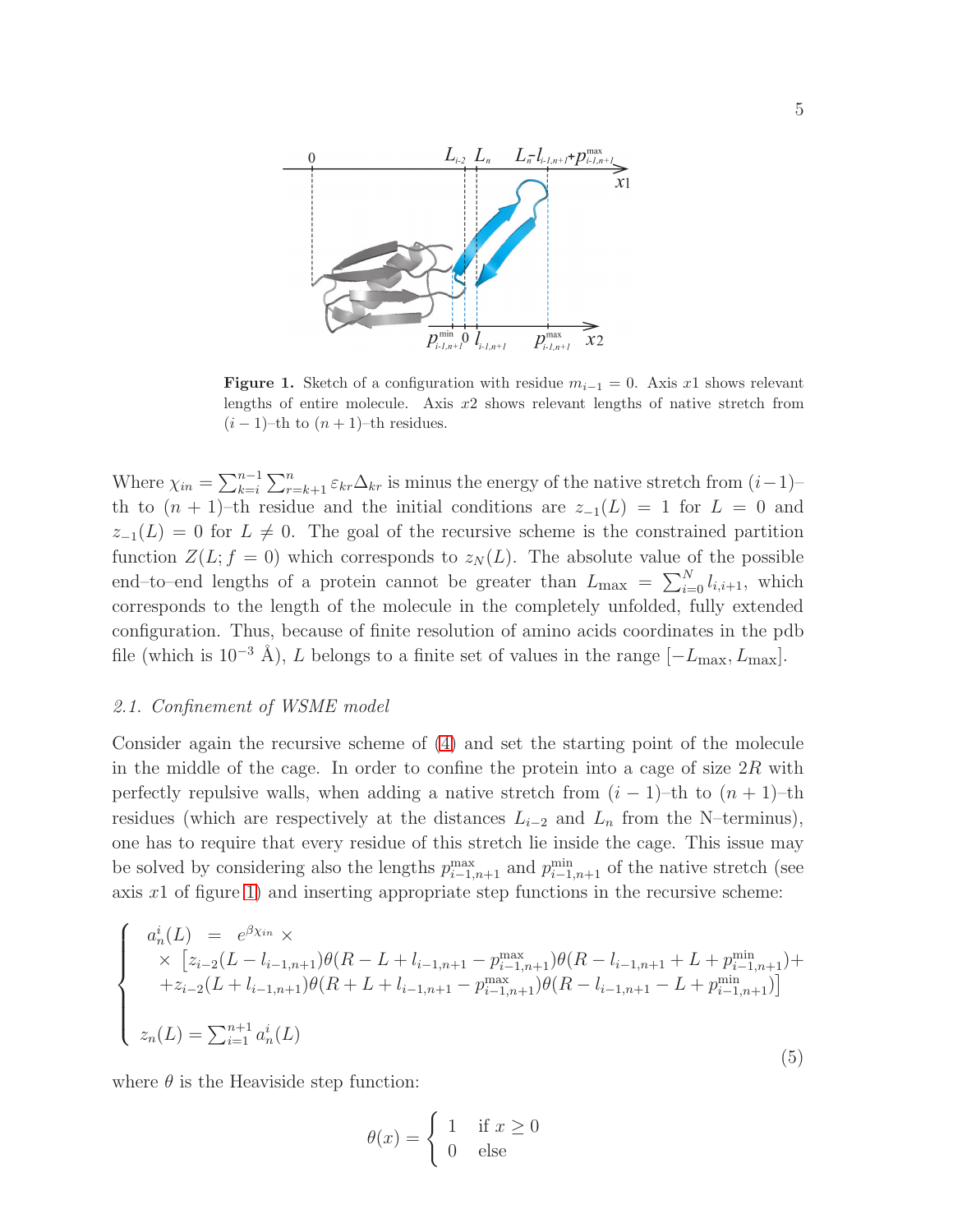Translational freedom must also be taken into account. To this end, for a given configuration, instead of considering simply the end-to-end length, it would be better to consider as the relevant length the distance between the two farthest residues of that configuration. We call it the configuration effective length. Fixing in the center of the cage the N–terminus excludes from the partition functions  $z_n(L)$  the contribution of some of the configurations which have an effective length shorter than  $2R$  (for example in fig. [2a](#page-5-0) configuration a1 has an effective length shorter than configuration a2 but the former is forbidden while the latter is allowed). Thus, to take into account all the



<span id="page-5-0"></span>Figure 2. Three different configurations which would give a contribution to the partition function constrained at length L without any cage. With cage *a* only configurations 2 and 3 contribute. In *b* only configurations 1 and 3 contribute.

configurations with an effective length shorter than the cage size, the partition function has to be computed for different positions of the cage relative to the N–terminus. The final partition function will be the sum of various partition functions at different cage positions. Note that some configurations will appear many times in such a scheme (for example state a3 of fig. [2a](#page-5-0)) as a consequence of their greater translational freedom.

To obtain the final partition function one has to repeat this procedure considering all the possible positions of the cage relative to the N–terminus, i.e. to start with the range  $[-2R, 0]$  and to move the cage with a step  $\Delta R$  equal to the resolution of the  ${l_{ij}}$  until the final range  $[0, 2R]$  is reached. To speed up computations we rounded the lengths to a resolution of  $10^{-1}$  Å . For the 3–helix bundle we checked that this assumption does not modify the results through a comparison with results obtained at the resolution of  $10^{-3}$  Å.

## 3. Results and discussion

#### 3.1. Equilibrium

In this study we considered six different structures. Three are real structures: a 3–helix bundle (pdb code 1PRB), protein G (pdb code 2GB1) and its final hairpin. The other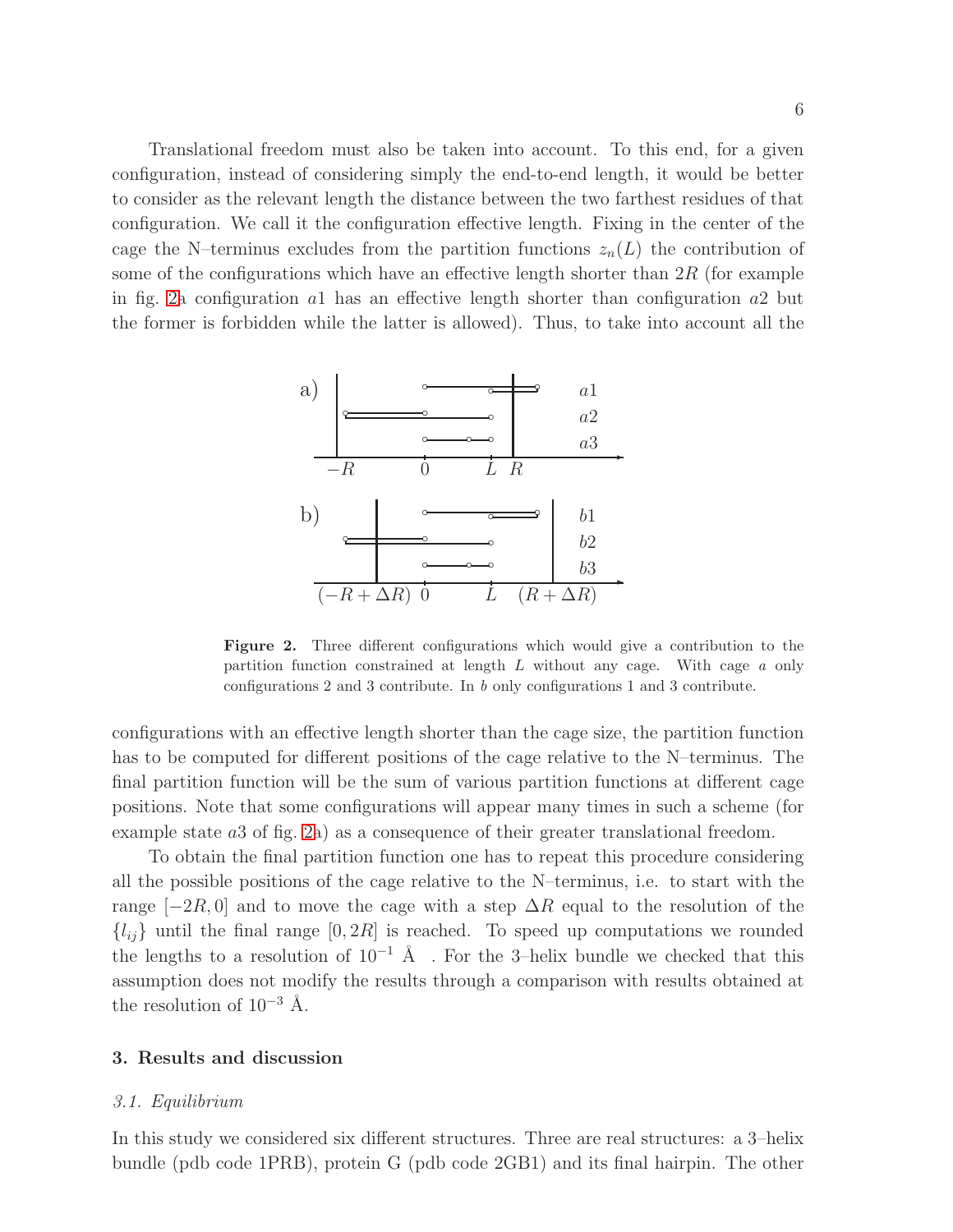three structures are an ideal  $\alpha$ -helix of ten residues (radius 2.3 Å, pitch 5.4 Å,  $\varepsilon_{ij} = 1$ if  $j = i + 4$  and  $\varepsilon_{ij} = 0$  otherwise), a 2-stranded and a 3-stranded antiparallel  $\beta$ sheets with 7 residues in each strand (the 3–stranded sheet is drawn in figure [3\)](#page-6-0). In the



<span id="page-6-0"></span>**Figure 3.** Ideal antiparallel  $\beta$ –sheet with 3 strands. Distance between two consecutive residues is 3.8 Å. Dashed lines represent active contacts. For them  $\varepsilon_{ij} = 1$ , while  $\varepsilon_{ij} = 0$ in other cases.

following, code 'a010' refers to the ideal  $\alpha$ -helix, 'b207' and 'b307' to the two  $\beta$ -sheets which have respectively 2 and 3 strands and 'GB1h' refers to the final hairpin of protein G.

To study the equilibrium response to confinement of the six structures, we computed, at different cage sizes  $R$ , thermodynamic quantities as the Helmholtz free energy, the specific heat and the average fraction of native residues. For each structure we varied the distance  $2R$  between the walls, in a range from about the mininum effective length of the completely unfolded state to twice the maximum length of the completely unfolded state, i.e. from  $4 \text{ Å}$  (the distance between two subsequent amino acids is about 3.8 Å) to  $2L_{\text{max}}$ .

If we denote with  $L_{\text{N eff}}$ , the effective length of the native state (values are reported in table [1\)](#page-6-1), we may naively distinguish between two different confinement regimes: (i) one, for  $2R > L_{\text{N eff.}}$ , which disallows the more expanded conformations of the non–native basin but not the folded state, and  $(ii)$  the strong confinement regime, for  $2R < L_{\text{N eff.}}$ , which forbids also the fully native state.

Table [1](#page-6-1) also shows the effective length of the unfolded state  $L_{\text{U eff.}}$ . This is obtained through a Monte Carlo simulation at the unfolding temperature as the average effective length over the configurations belonging to the unfolded basin. Details about Monte Carlo moves will be given in the next section.

<span id="page-6-1"></span>**Table 1.** Native state end–to–end length  $(L_N)$ , effective length of the native state  $(L_{\text{N eff.}})$ , maximum length of the fully unfolded state  $(L_{\text{max}})$  and effective length of the unfolded state  $(L_{\text{U eff.}})$  for the six different structures.

|                                                                                                                                                                                                                                                                                                   |  |  | a010 b207 b307 GB1h 1PRB 2GB1 |     |
|---------------------------------------------------------------------------------------------------------------------------------------------------------------------------------------------------------------------------------------------------------------------------------------------------|--|--|-------------------------------|-----|
| $\begin{tabular}{c cccc} $L_{\rm N}$ (Å) & 14.3 & 3.8 & 24.0 & 6.5 & 40.0 & 27.8 \\ $L_{\rm N}$ eff. (Å) & 14.3 & 3.8 & 24.0 & 6.6 & 40.0 & 29.1 \\ $L_{\rm max}$ (Å) & 34.2 & 49.4 & 76.0 & 63.8 & 201 & 212 \\ $L_{\rm U}$ eff. (Å) & 14.1 & 21.8 & 27.3 & 24.1 & 40.5 & 46.3 \\ \end{tabular}$ |  |  |                               |     |
|                                                                                                                                                                                                                                                                                                   |  |  |                               |     |
|                                                                                                                                                                                                                                                                                                   |  |  |                               | 212 |
|                                                                                                                                                                                                                                                                                                   |  |  |                               |     |

Since, without confinement, for a given set of binary variables  $\{m_k\}$ , the model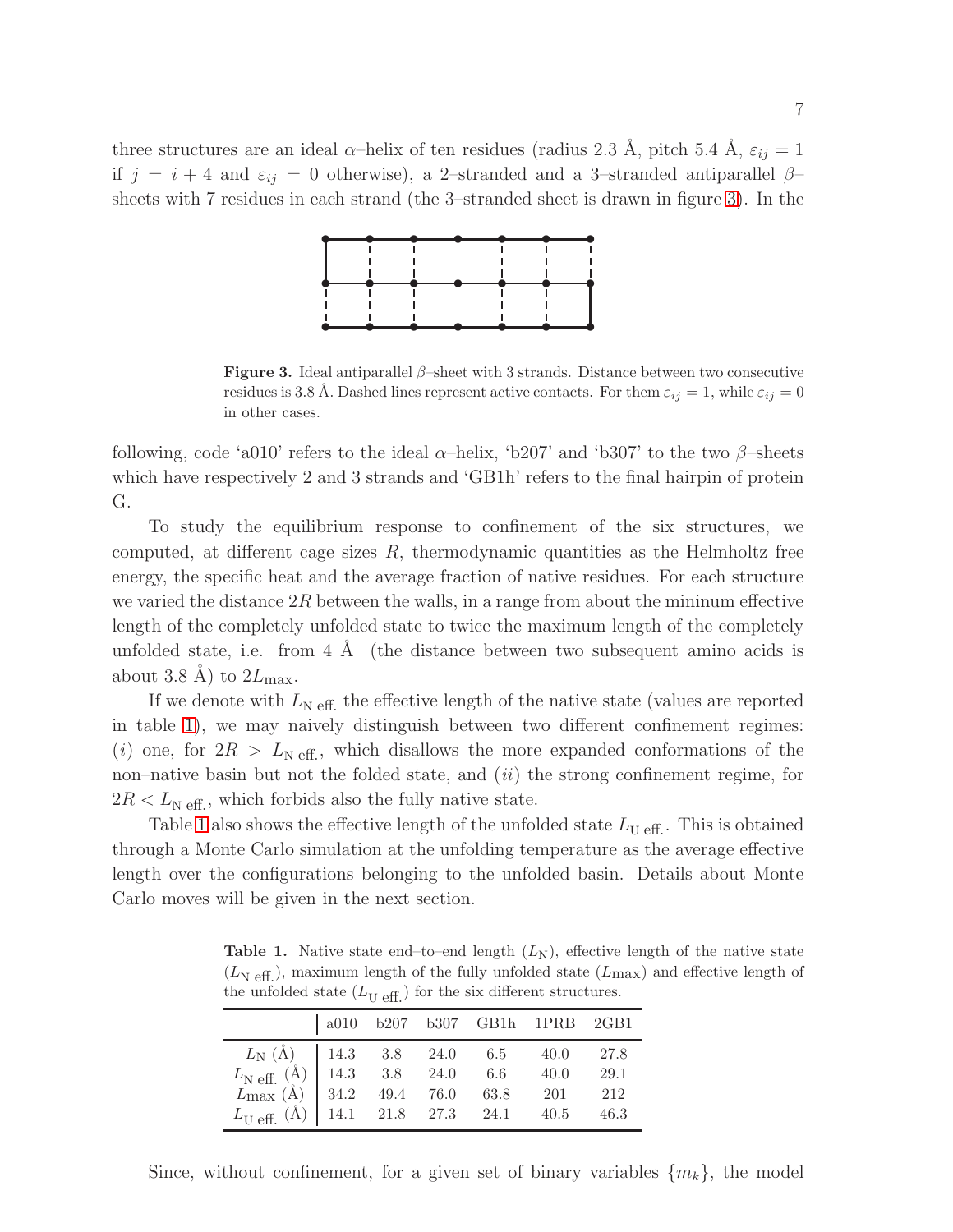admits  $2^{\sum_{i=1}^{N} (1-m_i)}$  configurations and this number grows exponentially with the amount of non–native residues, we may expect that confinement in a cage of size  $R$ , with  $L_{\text{max}} > 2R > L_{\text{N eff.}}$ , gives a reduction of conformational entropy which affects more the non–native basin. Besides, one has to consider translational freedom whose role is to further stabilize the most compact configurations irrespectively of the fact that they belong or not to the native basin. Thus a structure with  $L_{\text{N eff.}} > L_{\text{U eff.}}$ , as in the case of the ideal  $\alpha$ –helix, does not undergo any stabilization of the folded state. Figure [4](#page-7-0) shows the free energy landscapes for the three real structures at different confinement sizes (for a better comparison the free energy of the completely folded state has always been set to zero). For the final hairpin of protein G confinement increases the free energy of both the native and non–native basin: both native and non–native basin are destabilized but the latter is more affected. On the contrary, for the 3–helix bundle both native and non–native basins are stabilized, with a slightly greater stabilization with confinement for the native state. Finally, for protein G, only the non–native basin is destabilized by confinement.



<span id="page-7-0"></span>Figure 4. Free energy profile in function of the fraction of native residues M at various confinement radius  $R$  for the 3-helix bundel, protein  $G$  and its final hairpin. Free energy of completely native state  $(M = 1)$  have been setted to zero.

The increased stability of the native state relative to the unfolded state should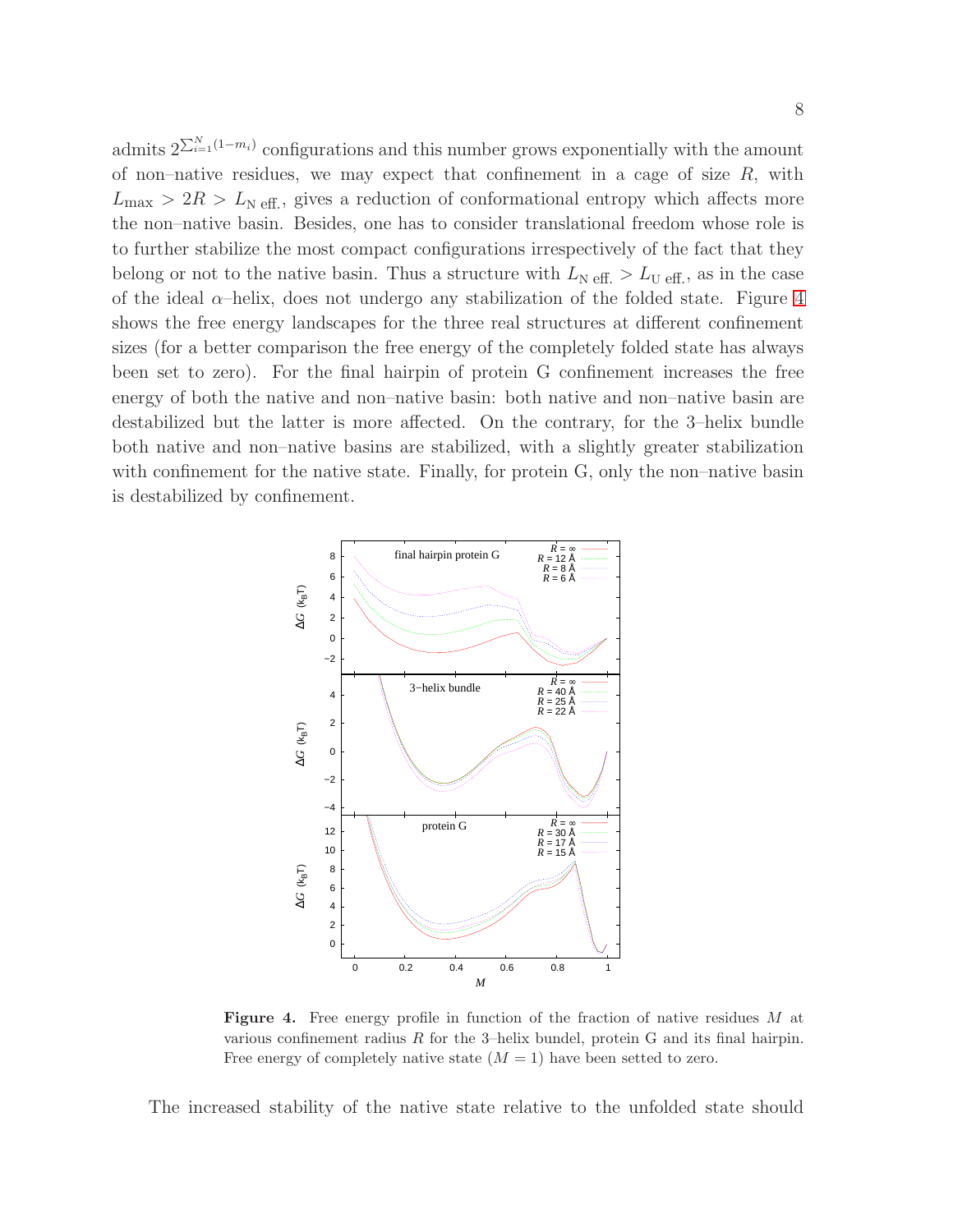result in higher unfolding temperature according to [\[16,](#page-13-15) [17\]](#page-13-16):

<span id="page-8-1"></span>
$$
\frac{T_{\rm f} - T_{\rm f}^0}{T_{\rm f}^0} \propto \left(\frac{2R}{L_{\rm N \text{ eff.}}}\right)^{-\gamma} \tag{6}
$$

where here, and from now on, we denote with  $T_f^0$  the unfolding temperature without confinement. For each protein, we have determined  $T_f$  as the temperature at which the average fraction of native residues is such that  $(M - M_{\infty})/(M_0 - M_{\infty}) = 0.5$ , where  $M_{\infty} = 1/3$  is the value of M at infinite temperature and  $M_0 \approx 1$  is its value at zero temperature.

The ideal  $\alpha$ –helix is destabilized by confinement already from values of R lower than  $R = 15$  Å and no enhancement in the unfolding temperature could be detected for greater values of R. Other proteins exhibit an enhancement in their thermal stability to a different extent depending on their structure: the increase in unfolding temperatures is of few percents for the 3–stranded  $\beta$ –sheet, 3–helix bundle and protein G, while for the two  $\beta$ -hairpins  $T_f \simeq 6.6 T_f^0$  (ideal 2-stranded  $\beta$ -sheet) and  $T_f \simeq 2.7 T_f^0$  (final hairpin of protein G). Such drastically different behavior is due to the very short effective lengths of native states of the two hairpins and to the limitation of the model which projects the positions of all residues on a single direction and loses information on the real three–dimensional structure. For the 3–helix bundle and for protein G, the increases in unfolding temperature correspond respectively to about 1.5 K and 9.3 K.

Values  $R_{I}^{eq}$  $I_I^{\text{eq}}$  of the cage radius for which, at equilibrium, unfolding temperature reaches its maximum and the extent of enhancement are reported in table [2.](#page-8-0)

|                                                   | $\cup$ $\cup$ $\bot$ $\cdot$  |                             |                                |                              |                              |
|---------------------------------------------------|-------------------------------|-----------------------------|--------------------------------|------------------------------|------------------------------|
|                                                   | b207                          | b307                        | GB1h                           | 1PRB                         | 2GB1                         |
| $R_{\rm I}^{\rm eq}$ (Å)<br>$T_{\rm f}^{\rm max}$ | $6.55 T_{\rm f}^0$            | 17<br>$1.013 T_f^0$         | $2.73 T_{\rm f}^0$             | 25<br>$1.005 T_{\rm f}^0$    | 17<br>$1.03 T_{f}^{0}$       |
| fit range $(\AA)$                                 | $2.14 \pm 0.03$<br>[4, 50]    | $1.57 \pm 0.05$<br>[18, 76] | $2.35 \pm 0.03$<br>[4, 64]     | $1.50 \pm 0.05$<br>[26, 201] | $1.65 \pm 0.04$<br>[18, 212] |
| $\gamma'$<br>fit range $(\AA)$                    | $1.72 \pm 0.06$<br>[10.9, 50] |                             | $1.60 \pm 0.07$<br>[12.05, 64] |                              |                              |

<span id="page-8-0"></span>**Table 2.** Values of R for which unfolding temperature reaches its maximum  $(T_f^{\text{max}})$ and the extent of enhancement. Values of  $\gamma$  from fits to [\(6\)](#page-8-1) and fit ranges. Fits in ranges from  $L_{\rm U~eff.}/2$  to  $L_{\rm max}$  for 'b207' and 'GB1h' result in exponents  $\gamma'$ .

The enhancement in thermal stability can be appreciated in figure [5](#page-9-0) where we reported the specific heat as a function of temperature. The top panel also shows well another feature of the unfolding phase transition in confined environment which is a decreased cooperativity with confinement [\[17\]](#page-13-16).

A fit to  $(6)$  of unfolding temperatures as a function of R (figure [6\)](#page-9-1) yielded exponents  $\gamma$  reported in table [2.](#page-8-0) All values are in between 1.50 (3-helix bundle) and 2.35 (final hairpin of protein G). Remarkably, in this range we find also the theoretical values of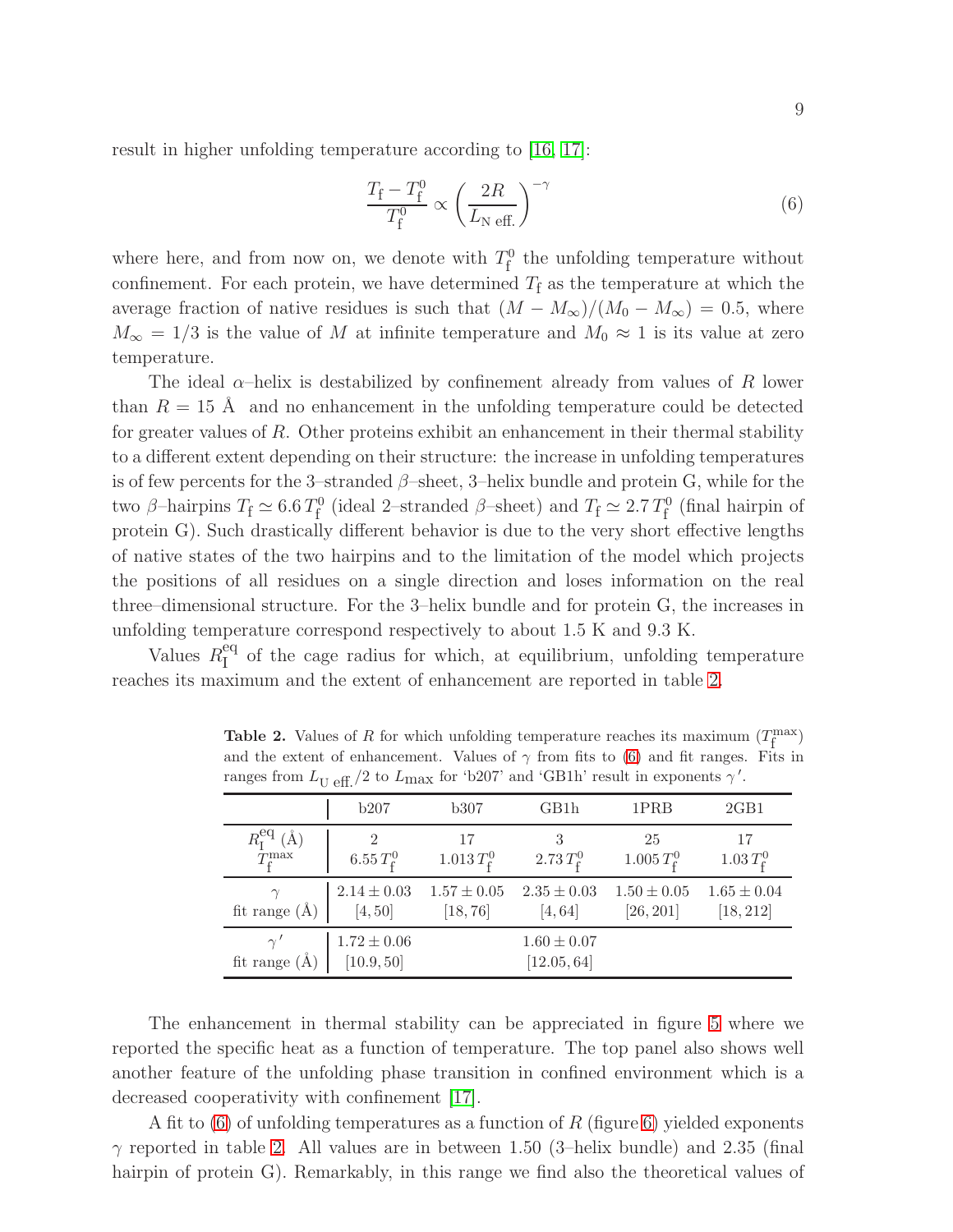

<span id="page-9-0"></span>**Figure 5.** Specific heat  $C_V = \frac{1}{k_B T^2} \frac{\partial^2 \ln Z}{\partial \beta^2}$  as a function of the temperature at various confinement radius  $R$  for protein  $G$  and its final hairpin.

 $\gamma$  for an excluded volume chain confined in a slit or in a cylinder  $(\gamma = 5/3)$  and for a gaussian chain in a slit, a cylinder or a sphere  $(\gamma = 2)$ . Furthermore, a more careful analysis of data in figure [6](#page-9-1) suggested us to fit, in the case of the  $\beta$ -hairpins, also in a more limited range of R values going from  $L_{\text{U eff.}}/2$  to  $L_{\text{max}}$  (figure [7\)](#page-10-0). In this very low confinement regime  $\gamma = 1.72$  for the ideal hairpin and  $\gamma = 1.6$  for the final hairpin of protein G.



<span id="page-9-1"></span>Figure 6. Shift in unfolding temperature as a function of confining cage radius R. Fits to [\(6\)](#page-8-1) in ranges reported in table [2.](#page-8-0) The vertical lines represent the ranges spanned by fits.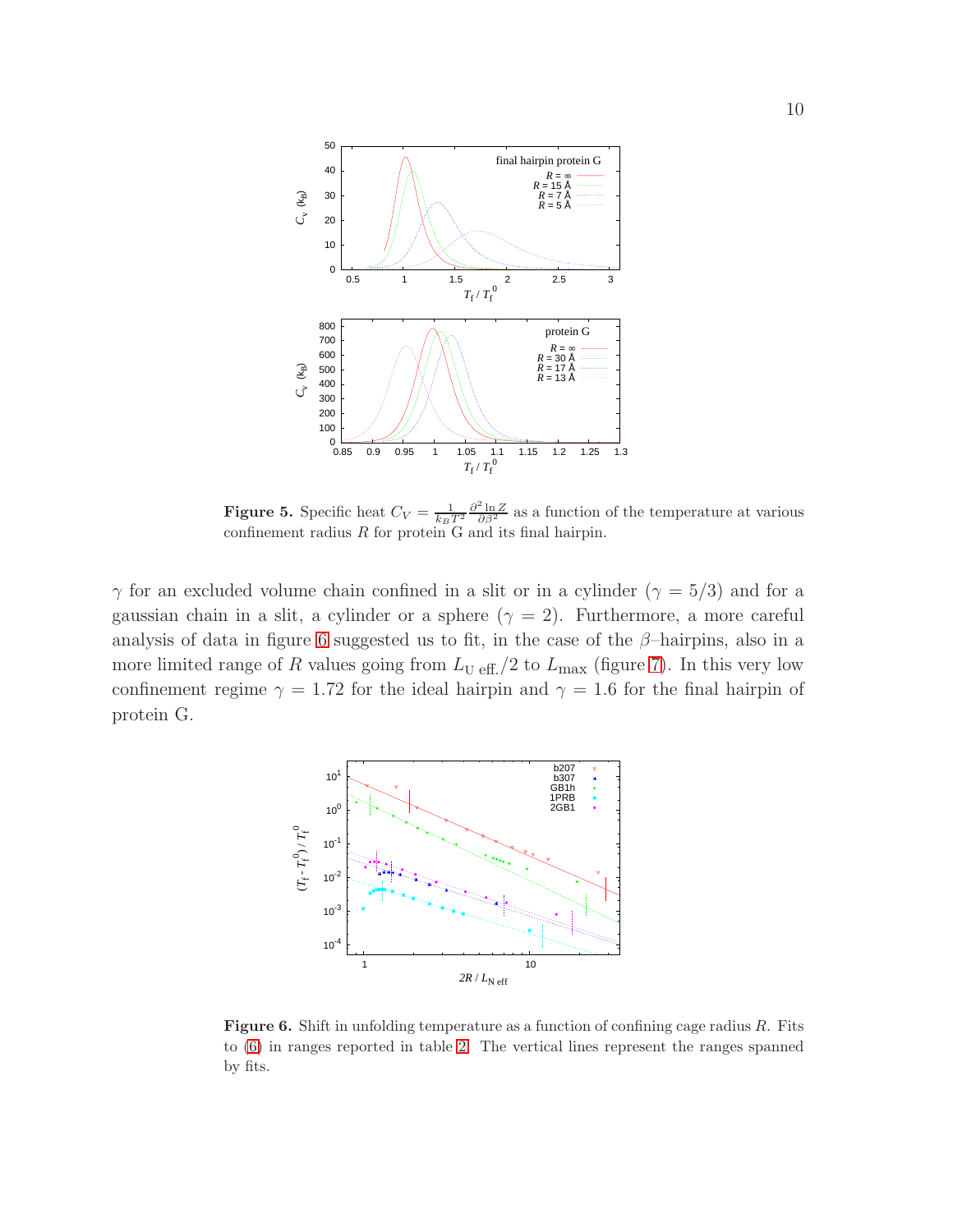

<span id="page-10-0"></span>Figure 7. Shift in unfolding temperature as a function of confining cage radius R for 'b207' and 'GB1h'. Fits to [\(6\)](#page-8-1) in ranges  $L_{\text{U eff.}}/2$  to  $L_{\text{max}}$ . The vertical lines represent the ranges spanned by fits.

# 3.2. Kinetics

The folding kinetics have been studied by Monte Carlo (MC) simulations in which a 2– components ternary variable  $(m_k, s_k)$  have been associated to each residue k. If  $m_k = 1$ ,  $s_k = 0$  while if  $m_k = 0$ ,  $s_k = \sigma_{kj} = \pm 1$  is the direction of the native stretch from the k–th to the j-th residue. A single MC step consists in choosing a residue k with uniform probability among the N residues and changing  $(m_k, s_k)$  variable with equal probability to any of its other two states. This move is alternated with a  $0.1 \text{ Å}$  translation of the entire protein to the left or to the right with equal probability. Few remarks are necessary: suppose to have a native stretch from the  $i$ -th to the  $j$ -th residue and to transform the variable  $(m_k, s_k)$ ,  $i < k < j$ , from  $(1, 0)$  to  $(0, s_k = \pm 1)$ . The direction of the new native stretch from the k–th to the j-th residue will be determined by  $s_k$  while the new native stretch from  $i$  to  $k$  will inherit the direction of the old one from  $i$  to  $j$ . If instead we move the state of k–th residue from  $(0, \pm 1)$  to  $(1, 0)$ , two native stretches merge into one with direction equal to the direction of the first old native stretch. At each MC step confinement requirements must be checked.

Changes in folding rates have been estimated [\[18\]](#page-13-17) from Kramers kinetics,  $k_f \propto$  $D \exp(-\Delta G_U^{\text{barrier}}/k_B T)$ , where  $\Delta G_U^{\text{barrier}}$  is the free energy difference between the transition state and the unfolded state and  $D$  is a diffusion coefficient. Because the unfolded state is destabilized by confinement, the free energy barrier dividing the unfolded from the native state is smaller. Assuming that the free energy of the latter and the diffusion constant are not affected by confinement and that the free energy of the unfolded state grows by a term  $\sim T(R/L_0)^{-\gamma}$  [\[20,](#page-13-19) [21\]](#page-13-20) leads to the scaling law:

<span id="page-10-1"></span>
$$
\ln\left(\frac{k_{\rm f}}{k_{\rm f}^0}\right) \propto \left(\frac{2R}{L_{\rm N\;eff.}}\right)^{-\gamma} \tag{7}
$$

We determined folding rates as the inverse of mean first passage times by using 10<sup>4</sup> folding trajectories. First passage time is defined as the time at which, starting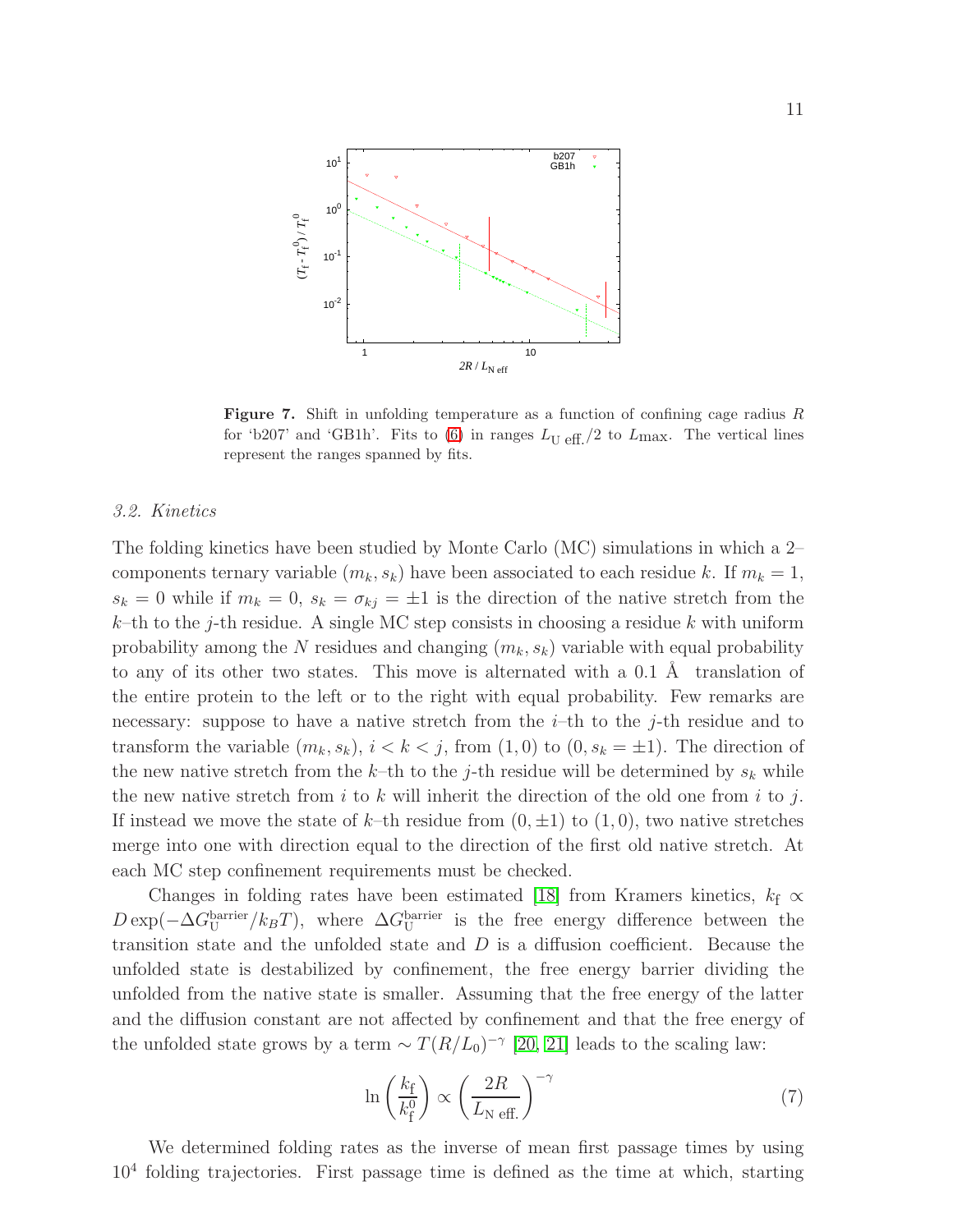from a random unfolded configuration, the weighted fraction of native contacts  $(Q =$  $\sum_{i=1}^{N-1} \sum_{j=i+1}^{N} \varepsilon_{ij} \Delta_{ij} \prod_{k=i}^{j} m_k / \sum_{i=1}^{N-1} \sum_{j=i+1}^{N} \varepsilon_{ij} \Delta_{ij}$  catches up with the threshold 0.9, which ensures the protein has reached the folded state and has not got stuck in some intermediate. Temperature has been set to  $0.9 T_{\text{f}}^{\text{0}}$ .

<span id="page-11-0"></span>**Table 3.** Values of R for which the folding rate reaches its maximum  $k_f^{\text{max}}$  at  $T = 0.9 T_{\text{f}}^0$  and the extent of enhancement. Values of  $\gamma$  from fits to [\(7\)](#page-10-1) in the reported ranges.

|                           | b207               | b307            | GB1h            | 1PRB                | 2GB1               |
|---------------------------|--------------------|-----------------|-----------------|---------------------|--------------------|
| $R_{\rm I}^{\rm kin}$ (Å) | -19                | -23             | 12              | -19                 | 18                 |
| $k_{\rm r}^{\rm max}$     | $1.13 k_{\rm f}^0$ | $1.13 k_f^0$    | 1.46 $k_f^0$    | $1.50\,k_{\rm f}^0$ | $2.35 k_{\rm f}^0$ |
| fit range $(\AA)$         | $1.42 \pm 0.20$    | $1.53 \pm 0.33$ | $1.54 \pm 0.11$ | $1.71 \pm 0.08$     | $1.67 \pm 0.07$    |
|                           | [19, 50]           | [23, 76]        | [14, 64]        | [22, 201]           | [20, 212]          |

When decreasing  $R$ , folding is accelerated until a certain size  $R_{\text{I}}^{\text{kin}}$  is reached, then folding rates start to decrease. Table [3](#page-11-0) reports  $R_{\text{I}}^{\text{kin}}$  values and the maximum extent of folding rates enhacement. For the  $\beta$ -hairpins, the drastic difference between  $R_{\text{I}}^{\text{kin}}$ and  $R_{I}^{\text{eq}}$  $I_I^{\text{eq}}$  is likely due to the fact that for very small confining cages, even if the native state is not compromised, the structure is squeezed so much that chain reconfigurations towards the folded state become difficult. The same reason should explain the small differences between  $R_{\rm I}^{\rm kin}$  and  $R_{\rm I}^{\rm eq}$  $I_I^{\text{eq}}$  of other structures.



<span id="page-11-1"></span>**Figure 8.** Shift in folding rates at  $T = 0.9 T_f^0$  as a function of confining cage radius R. Fits to [\(7\)](#page-10-1) in ranges reported in table [3.](#page-11-0)

Table [3](#page-11-0) also reports the  $\gamma$  values obtained through a fit to [\(7\)](#page-10-1) while figure [8](#page-11-1) shows the folding rates behavior together with fit lines. If for the two hairpins we considered the very–low confinement regime, exponents  $\gamma$  relative to folding rates are comparable with their equilibrium counterparts.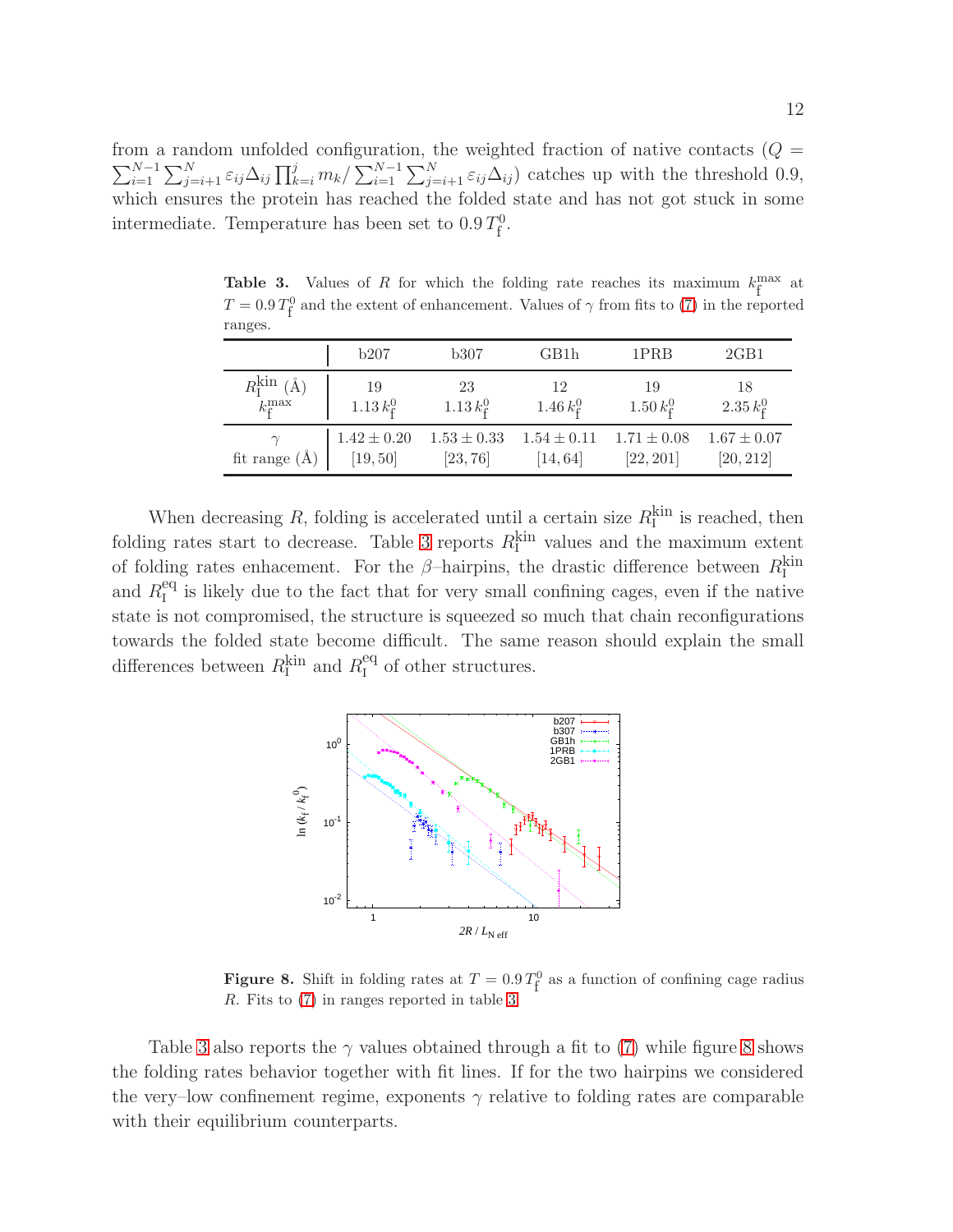# 4. Conclusions

We have investigated the effects of confinement on protein thermal stability and folding kinetics using a simple Ising–like model that we have contributed to develop and validate in recent years and now properly modified to include confinement of a polypeptide chain into a slit. To study thermal stability we have made use of the property of the model to be exactly solvable at equilibrium, while to study folding rates behavior we have resorted to Monte Carlo simulations. Notwithstanding the simplicity of the model and its unidimensionality, we obtained results which follow the general trend of previous experimental studies [\[9,](#page-13-8) [10,](#page-13-9) [11,](#page-13-10) [41\]](#page-14-16) and simulations [\[16,](#page-13-15) [17,](#page-13-16) [18\]](#page-13-17): provided the native state is compact, when reducing the space available to a given protein, both unfolding temperature  $T_f$  and folding rate  $k_f$  grow until a certain confinement size which depends on the protein. If the confinement size is further decreased, unfolding temperatures and folding rates decrease. Furthermore, our results also support the theoretical prediction [\[13,](#page-13-12) [17,](#page-13-16) [18\]](#page-13-17) that enhancement depends on the confinement size R by the scaling law  $\Delta T_{\rm f} \sim \Delta \ln k_{\rm f} \sim R^{-\gamma}$ .

Among the six different protein structures studied in this work, one, a 10–residues ideal  $\alpha$ –helix, does not show any enhancement of folding temperature and rate because its native state cannot be considered compact if compared to the average unfolded state. For the other five structures we found that exponents  $\gamma$  lie in between the upper and lower values of 2.35 and 1.42 and that those obtained for unfolding temperatures from exact solutions at equilibrium are consistent with those obtained for folding rates enhancement by Monte Carlo simulations.

Theoretical values of  $\gamma$  ( $\gamma = 5/3$  for a chain with excluded volume confined into a slit or a cylinder and  $\gamma = 2$  for a gaussian chain into a slit, a cylinder or a sphere) are not directly comparable to the results of our model, which differs from these theories both for the geometry (our chain is neither self-avoiding nor gaussian) and for the presence of specific interactions, which are neglected by these theories. Nevertheless, our results, both from thermodynamics and kinetics, for  $\gamma$ , are in the same range as the theoretical ones.

Furthermore, for a 3–helix bundle and for protein G, our results are consistent with those obtained through a more realistic model by Best and Mittal [\[18\]](#page-13-17) for confinement of the same proteins into a slit:  $\gamma$  values are consistent and also the maximum enhancement extents of folding temperatures and folding rates are in good accordance. The two model also agree in the fact that protein G is more affected by confinement but there is no accordance on the confinement radius at which the 3–helix bundle reaches its maximum folding temperature and its maximum folding rate.

# Acknowledgments

MC thanks Alberto Imparato for allowing the use of cpu resources during his staying in Aarhus university.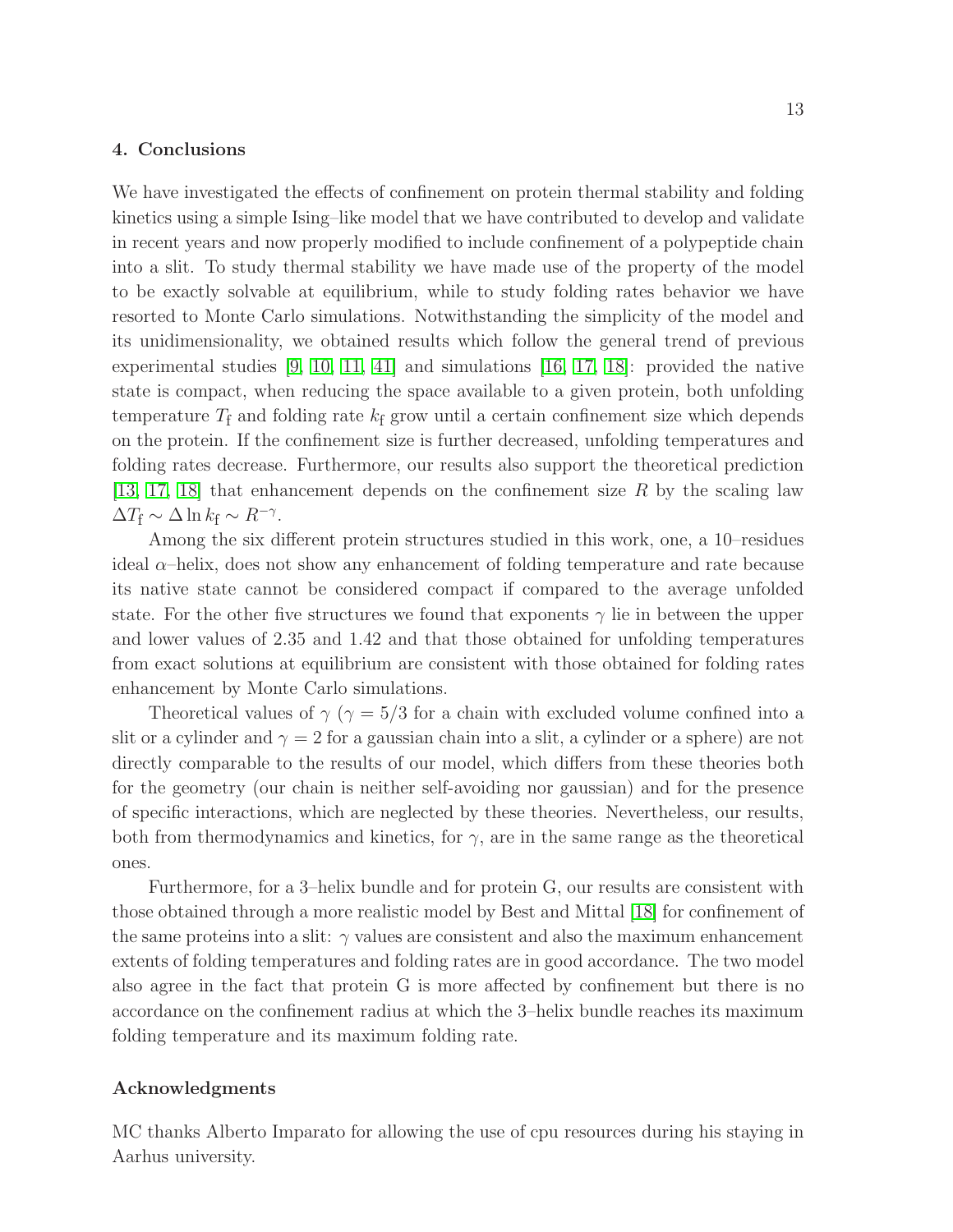# <span id="page-13-0"></span>References

- <span id="page-13-1"></span>[1] Ellis R.J. Macromolecular crowding: obvious but underappreciated. *Trends Biochem. Sci.*, 26:597–604, 2001.
- <span id="page-13-2"></span>[2] Minton A.P. Influence of excluded volume upon macromolecular structure and associations in 'crowded' media. *Curr. Opin. Biotechnol.*, 8:65–69, 1997.
- <span id="page-13-3"></span>[3] Minton A.P. Implication of macromolecular crowding for protein assembly. *Curr. Opin. Struct. Biol.*, 10:34–39, 2000.
- <span id="page-13-4"></span>[4] Ellis R.J. Macromolecular crowding: an important but neglected aspect of the intracellular environment. *Curr. Opin. Struct. Biol.*, 11:114–119, 2001.
- <span id="page-13-5"></span>[5] Zimmerman S.B. and Trach S.O. Estimation of macromolecule concentrations and excluded volume effects for the cytoplasm of escherichia coli. *J. Mol. Biol.*, 222:599–620, 1991.
- <span id="page-13-6"></span>[6] Cheung M.S., Klimov D.K., and Thirumalai D. Molecular crowding enhances native state stability and refolding rates of globular proteins. *Proc. Natl. Acad. Sci. USA*, 102:4753–58, 2005.
- <span id="page-13-7"></span>[7] Gershenson A. and Gierasch L.M. Protein folding in the cell: challenges and progress. *Curr. Opin. Struct. Biol.*, 21:32–41, 2011.
- <span id="page-13-8"></span>[8] Eggers D. and Valentine J.S. Molecular confinement influences protein structure and enhances thermal protein stability. *Protein Sci.*, 10:250–261, 2001.
- <span id="page-13-9"></span>[9] Campanini B., Bologna S., Cannone F., Chirico G., Mozzarelli A., and Bettati S. Unfolding of green fluorescent protein mut2 in wet nanoporous silica gels. *Protein Sci.*, 14:1125–33, 2005.
- [10] Ravindra R., Zhao S., Gies H., and Winter R. Protein encapsulation in mesoporous silicate: The effects of confinement on protein stability, hydration, and volumetric properties. *J. Am. Chem. Soc.*, 126:12224–225, 2004.
- <span id="page-13-10"></span>[11] Bolis D., Politou A.S., Kelly G., Pastore A., and Temussi P.A. Protein stability in nanocages: A novel approach for influencing protein stability by molecular confinement. *J. Mol. Biol.*, 336:203–212, 2004.
- <span id="page-13-12"></span><span id="page-13-11"></span>[12] Hong J. and Gierasch L.M. Macromolecular crowding remodels the energy landscape of a protein by favoring a more compact unfolded state. *J. Am. Chem. Soc.*, 132:10445–10452, 2010.
- <span id="page-13-13"></span>[13] Zhou HX. Protein folding and binding in confined spaces and in crowded solutions. *J. Mol. Recognit.*, 17:368–375, 2004.
- <span id="page-13-14"></span>[14] Zhou HX. Protein folding in confined and crowded environments. *Arch. Biochem. Biophys.*, 469:76–82, 2008.
- [15] Thirumalai D., Klimov D.K., and Lorimer G.H. Caging helps proteins fold. *Proc. Natl. Acad. Sci. USA*, 100:11195–197, 2003.
- <span id="page-13-15"></span>[16] Klimov D.K., Newfield D., and Thirumalai D. Simulations of  $\beta$ -hairpin folding confined to spherical pores using distributed computing. *Proc. Natl. Acad. Sci. USA*, 99:8019–24, 2002.
- <span id="page-13-16"></span>[17] Takagi F., Koga N., and Takada S. How protein thermodynamics and folding mechanisms are altered by chaperonin cage: Molecular simulations. *Proc. Natl. Acad. Sci. USA*, 100:11367–372, 2003.
- <span id="page-13-17"></span>[18] Mittal J. and Best R.B. Thermodynamics and kinetics of protein folding under confinement. *Proc. Natl. Acad. Sci. USA*, 105:20233–238, 2008.
- <span id="page-13-18"></span>[19] Hayer-Hartl M. and Minton A.P. A simple semiempirical model for the effect of molecular confinement upon the rate of protein folding. *Biochemistry*, 45:13356–360, 2006.
- <span id="page-13-20"></span><span id="page-13-19"></span>[20] de Gennes P.G. *Scaling Conceps in Polymer Physics*. Cornell University Press, 1979.
- [21] Sakaue T. and Raphaël E. Polymer chains in confined spaces and flow-injection problems: Some remarks. *Macromolecules*, 39:2621–28, 2006.
- <span id="page-13-21"></span>[22] Cordeiro C.E., Molisana M., and Thirumalai D. Shape of a confined polymer chains. *J. Phys. II France*, 7:433–447, 1997.
- <span id="page-13-22"></span>[23] Wako H. and Saitô N. Statistical mechanical theory of the protein conformation. i. general considerations and the application to homopolymers. *J. Phys. Soc. Jpn*, 44:1931–39, 1978.
- <span id="page-13-23"></span>[24] H. Wako and N. Saitô. Statistical mechanical theory of the protein conformation. ii. folding